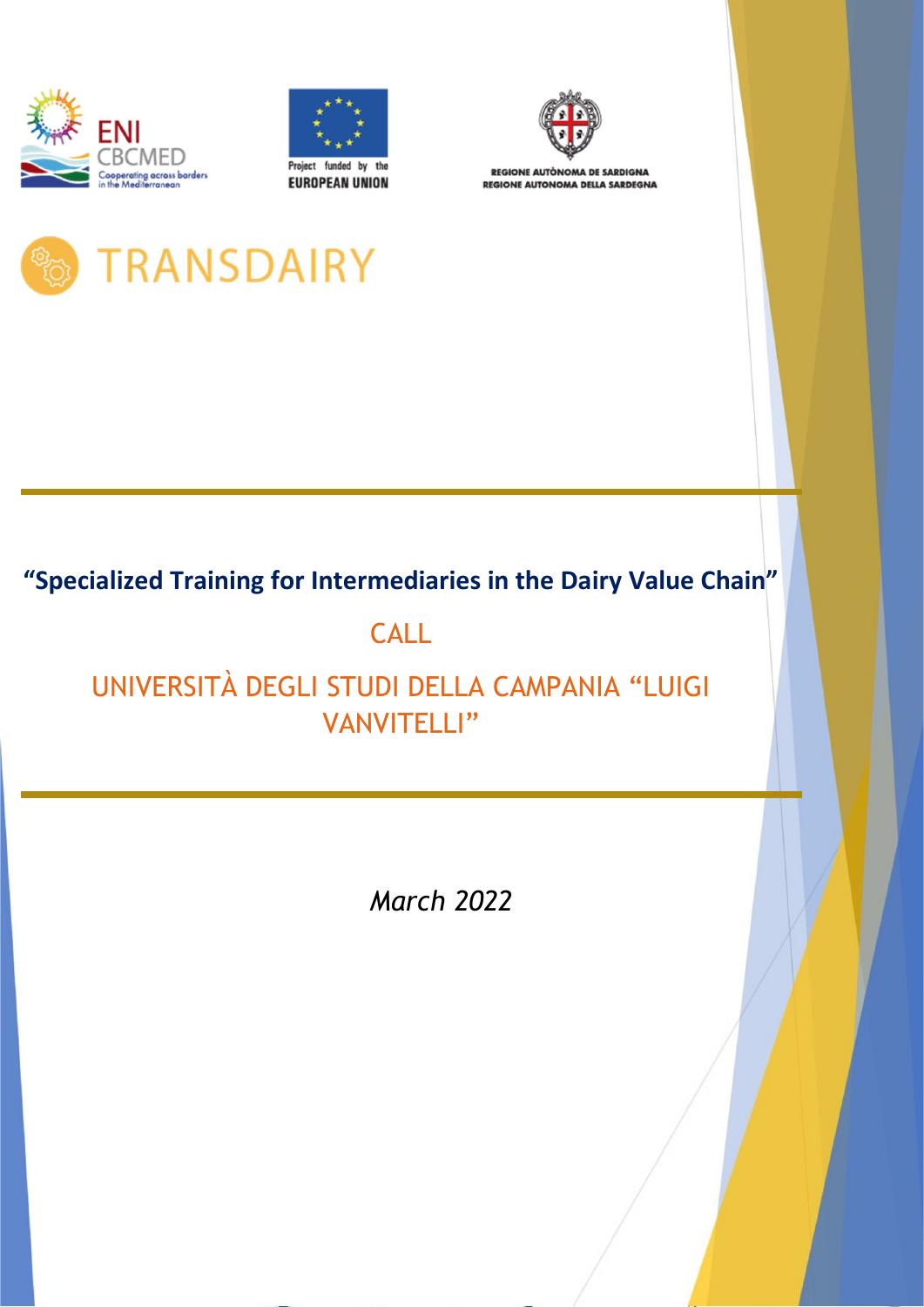

### **Call "Specialized Training for Intermediaries in the Dairy Value Chain"**

**Submission deadline: 20 May 2022**

**Training begins: 27 May 2022**

**Venue: online and final session in presence**

**Università degli Studi della Campania "Luigi Vanvitelli"**, lead beneficiary and coordinator of the European project "TRANSDAIRY", is launching a regional **call for Specialized Training Sessions** aimed to foster and accelerate technology transfer of the dairy value chain (DVC).

Applicants must be entrepreneurs, researchers, PhD's, innovators or technology transfer officers resident in Lebanon, Tunisia, Italy and Greece, participating or willing to participate in the process of commercializing research results and innovation projects of the DVC whilst duly protecting intellectual property rights.

The purpose of this specialized training is providing intense business knowledge on:

- Innovation management
- Commercialization
- Competitive analysis
- Business model
- IP and financing

Participants will be given the opportunity to learn how to formulate an action plan to transform inventions and innovations into a viable commercial project and get an overview of the technology transfer and patent commercialization process.

#### **Challenges to address**

The TRANSDAIRY Specialized Training Sessions aim at supporting commercialization of research focused on challenges such as:

- Challenges on the Supply & Farming level
- Challenges on the Processing level
- Challenges on the Quality Control level
- Challenges on the Packaging level
- Challenges on the levels of Storage & Distribution, Export, Marketing & Communication, etc.

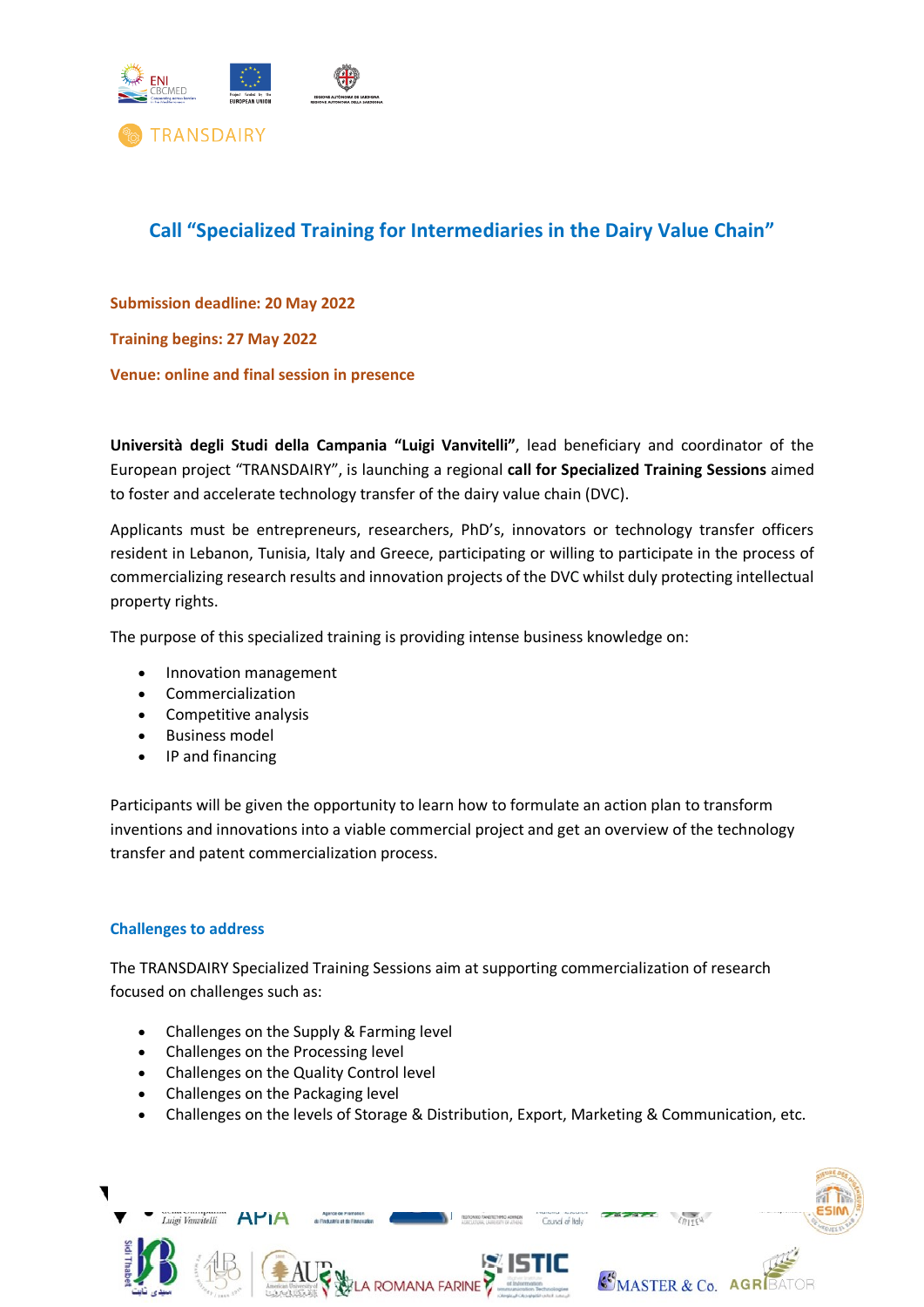

#### **Who Can Apply**

Residents in Italy, Greece, Tunisia and Lebanon with this profile:

- PHD's students, alumni, researchers and innovators working on research projects in the Dairy, ICT, or Bio/Nano technologies industries, or;
- Human resources of Technology Transfer Offices and public authorities who are interested in commercializing their research and IP innovation projects, or;
- Individuals, or members of an R&D transfer department (or similar role) in a private entity, public utility, industries, hubs or similar bodies.
- Small entrepreneurs

#### **Selection Criteria**

50 applicants will be selected under the following criteria. Minimum score to be selected is 60 points.

| <b>Criteria</b> |                                                                                                                                                              | Score given |
|-----------------|--------------------------------------------------------------------------------------------------------------------------------------------------------------|-------------|
| ٠               | Human resources in Technology Transfer Offices or in a R&D transfer<br>department in a private entity, public office, industries, hubs or similar<br>bodies; | 60          |
|                 | PhD's, PhD students, alumni, researchers and innovators working on<br>University research projects;                                                          | 60          |
|                 | Any individual having an idea, innovation or research that combines<br>innovation, sustainability and potential for commercialization.                       | 75          |
|                 | Women, participants under 35 years old and workers/entrepreneurs in<br>the Dairy Value Chain.                                                                | 75          |

#### **Key Benefits and Opportunities**

Selected participants will have access to several benefits and opportunities presented by the training:

- Access to the regional Specialized Training and opportunity to connect with key regional stakeholders.
- Receiving a set of business and development skills and know-how by top notch experts, including technical and practical guidance, developing a business model, developing market and commercialization strategies, learning about intellectual property, technology protection, technical applications in the Dairy Value Chain, funding opportunities, access to finance, risk assessment and access to risk capital.
- Learn to formulate an action plan to transform inventions into a growing business and get an overview of the technology transfer and patent commercialization process.
- Access to Transdairy Project opportunities and networking in the Mediterranean region.

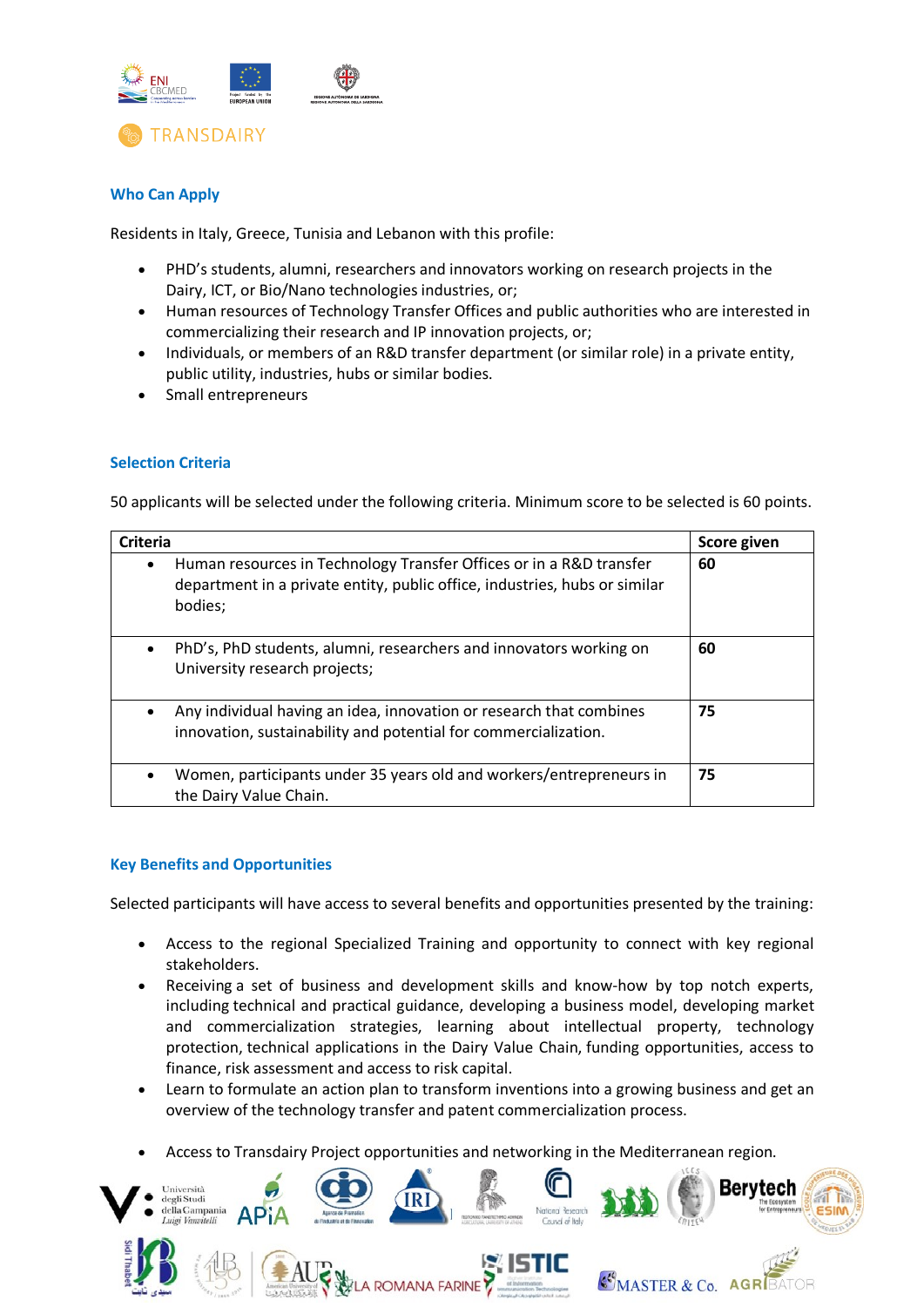

- At the end of the training a 550,00  $\epsilon$  voucher (total gross amount) will be granted to trainees with at least 75% of frequency attendance.
- Invitation to participate and benefit from the subsequent Transdairy activities for 2022 and 2023, which include: Cross Border Brokerage Events (matching innovators with innovation seekers on a regional level) & Call for cross-border spin-off establishment in the Dairy Value Chain with 10,000 € vouchers.

#### **Training Timeline**

Four modules will be held on Fridays, starting 27 May 2022. Training will conclude with a final session in presence.

MODULE 1 – Technology identification, protection and commercialization – 3 hours

- Business opportunity mapping
- Strategies of IP market commercialization of IP assets (TTO, Licensing, Joint Ventures, Startups)
- Management of IP rights: Integration of the right IP tools and legal strategy that correspond to the market commercialization option
- Overview of relevant case studies & best practices in the sector

#### MODULE 2 – Development of a business model – 3,5 hours

- Startup vs New Businesses: high technological leverage, scalability and growth potentiality
- Analyze the market landscape, define your target markets (TAM, SAM, SOM)
- Business Model Canvas
- Value Proposition Canvas
- Create the entry strategy and business model

#### MODULE 3 – Building financial projections – 3,5 hours

- New Venture Finance: Startup Funding for Entrepreneurs
- Why fundraising is subject to the territory you are in and nationality investors you are looking at
- Basics of Financials for new Entrepreneurs
- Key traction KPIs
- Financial Planning & Budget
- Fundraising Templates: Safe Financing Documents

#### MODULE 4 – Pitching – 3,5 hours

- Pitching your business and yourself
- Preparation of the pitch: Composition of a speech (BMC)
- Mind grabber
- Pitch templates & suggestions